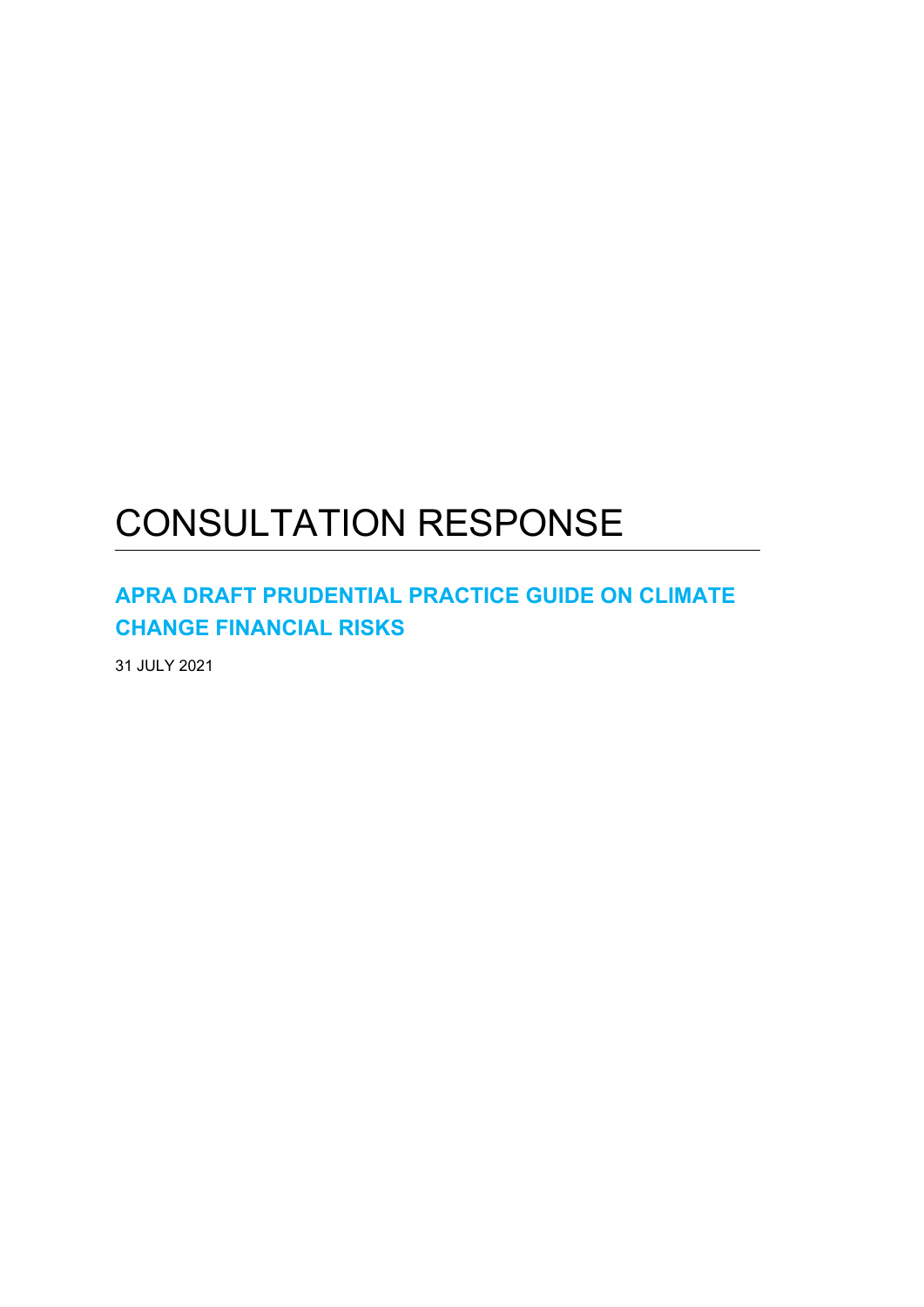# **THE PRINCIPLES FOR RESPONSIBLE INVESTMENT**

The United Nations-supported Principles for Responsible Investment (PRI) is the world's leading initiative on responsible investment. The PRI has over 3,800 signatories (pension funds, insurers, investment managers and service providers) globally with approximately US \$100 trillion in assets under management. Over 190 signatories, managing AUD \$1.1 trillion are based in Australia.<sup>1</sup>

As the world's leading initiative into responsible investment, PRI works with many investment managers, insurance, and superannuation institutions as signatories to PRI.

The PRI supports its international network of signatories in implementing the Principles. As longterm investors acting in the best interests of their beneficiaries and clients, our signatories work to understand the contribution that environmental, social and governance (ESG) factors make to investment performance, the role that investment plays in broader financial markets and the impact that those investments have on the environment and society as a whole.

The PRI works to achieve this sustainable global financial system by encouraging adoption of the Principles and collaboration on their implementation; by fostering good governance, integrity and accountability; and by addressing obstacles to a sustainable financial system that lie within market practices, structures and regulation.

The PRI welcomes the opportunity to respond to the Australian Prudential Regulation Authority (APRA) consultation on its draft guidance to banks, insurers and superannuation trustees on managing the financial risks of climate change.

# **ABOUT THIS CONSULTATION**

On 22 April 2021, APRA released a draft Prudential Practice Guide (PPG) on Climate Change Financial Risk for consultation. According to APRA "[t]he draft PPG aims to assist entities by providing guidance on prudent practice in the management of financial risks arising from climate change, including with respect to governance, risk management, scenario analysis and disclosure."

APRA has invited feedback on the draft PPG and "the practices it sets out in the areas of governance, risk management, scenario analysis and disclosure." "In reviewing the draft PPG, APRA encourages entities to consider how the guidance may be applied within the context of their institution's specific structure, business requirements and objectives. APRA also seeks feedback on the draft PPG's overall applicability and flexibility, given the diverse institutions it is designed to assist. APRA will review the feedback received and seek to release a final version of the PPG before the end of 2021."

#### **For more information, contact**

| Margarita Pirovska           | <b>Sheela Veerappan</b>           |
|------------------------------|-----------------------------------|
| Director of Policy           | Head of Australia and New Zealand |
| margarita.pirovska@unpri.org | sheela.veerappan@unpri.org        |

More information: www.unpri.org



<sup>1</sup>See https://www.unpri.org/signatories/signatory-resources/signatory-directory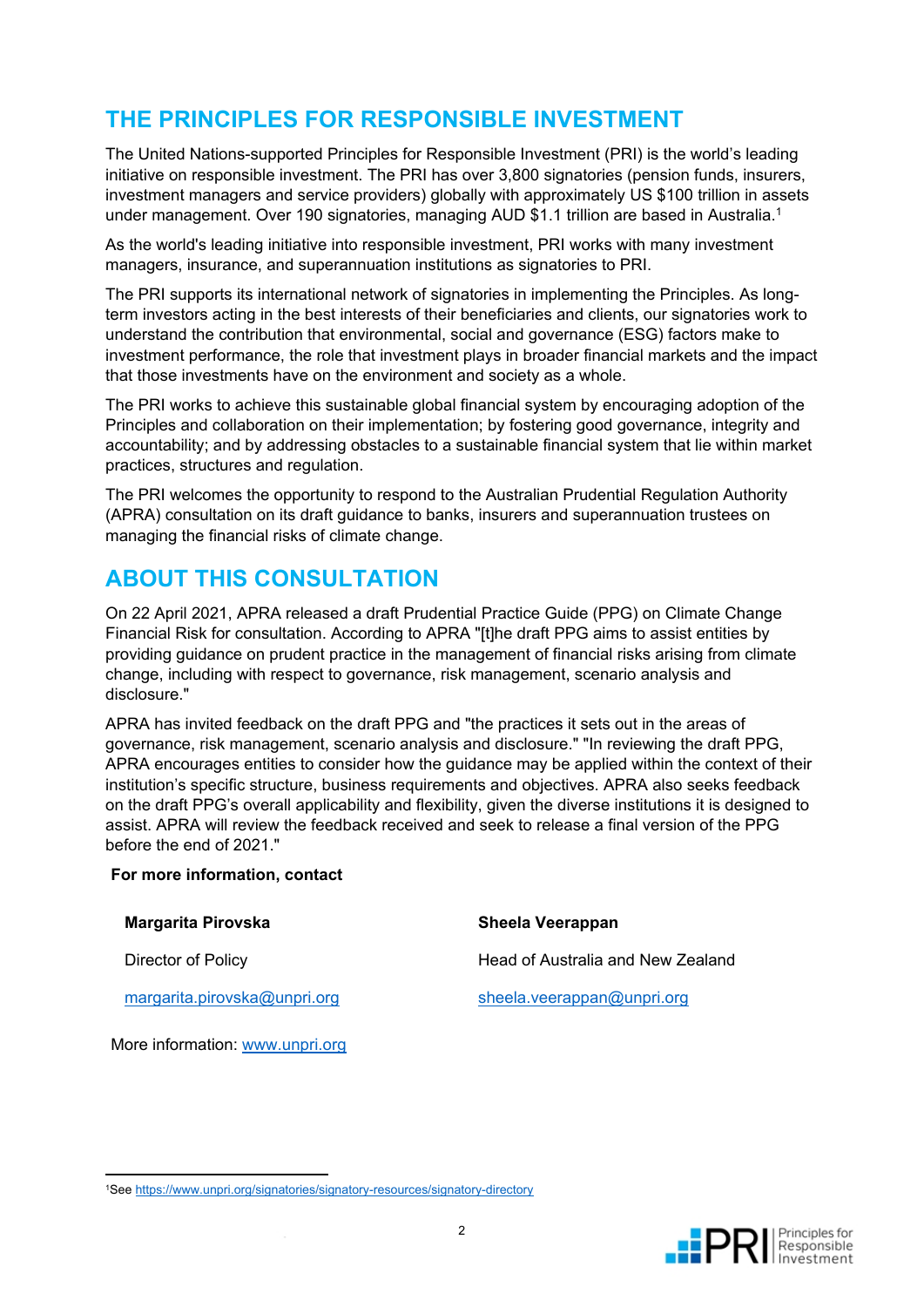# **SUMMARY OF PRI POSITION**

PRI signatories acknowledge that they have a duty to act in the best long-term interests of their beneficiaries, and in this fiduciary role, believe that ESG issues, including climate change risk, can affect the performance of investment portfolios. The Principles include the commitment to incorporate ESG issues into investment analysis and decision-making processes (Principle 1), seeking appropriate disclosure on ESG issues by the entities in which signatories invest (Principle 3), and reporting on their activities and progress towards implementing the Principles (Principle 6).

The PRI generally supports APRA's guidance, and encourages the recognition of climate change risk as a material financial risk that has a number of elements that distinguish it from other financial risks and therefore necessitates a strategic approach to its management. The PRI also supports APRA's position that "a prudent institution will consider both the opportunities and the financial risks of climate change as it sets its strategy."

The PRI also recognises that there are significant opportunities for the guidance to be improved, in relation to governance, scenario analysis and disclosure in particular.

The PRI's key recommendations are:

- Include more specific quidance on how climate change risks should be considered by RSE licensees in investment governance frameworks and management of investments.
- Clarify and strengthen the guidance on the parameters that should be used for scenario analysis and the transparency entities should provide through public disclosure, including an explicit expectation that prudent entities conduct scenario analysis that is aligned to the Paris Agreement 1.5°C scenario.
- Provide a clearer and firmer statement of APRA's expectations in relation to identifying climate related risks as material risks within the institution's risk management framework.
- Include specific guidance and set clear expectations that entities should make public material climate risks disclosure in line with the TCFD recommendations.
- Propose a mechanism for transition to mandatory disclosure requirements.
- Confirm that APRA will monitor implementation of climate change risk management practices, scenario testing and disclosures.
- Clarify APRA's expectations of regulated entities.
- Balance the need for flexibility, given the diverse institutions it is designed to assist, with principles-based supervision practices designed to promote practices and behaviours which maximise the probability of APRA-regulated entities seriously considering climate change risks and taking significant actions to manage those risks.

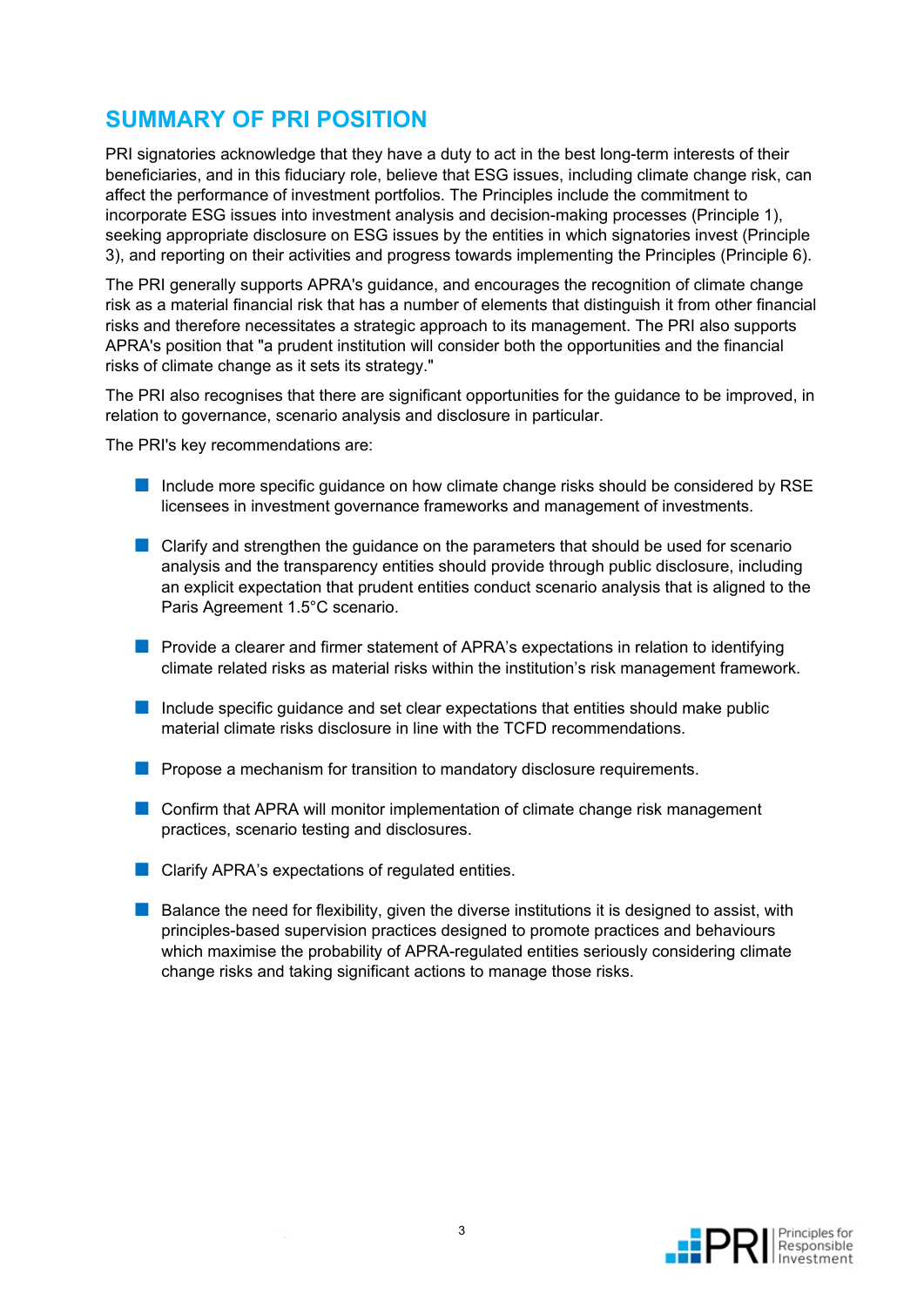# **DETAILED RESPONSE**

### **GOVERNANCE**

#### **Key points & recommendations**

- Include more specific guidance on how climate change risks should be considered by RSE licensees in investment governance frameworks and management of investments.
- The PRI proposes that APRA consider including guidance on typical controls to climate related risks such as those adopted in the settlement of the *McVeigh v Retail Employees Superannuation Trust* case.

The PPG refers to "Prudential standards CPS 510 and SPS 510" as setting "out the minimum governance requirements of an APRA-regulated institution." No reference is made to SPS 530 – Investment Governance, which sets out APRA's requirements in relation to investment governance for RSE licensees.

The objective of SPS 530 is to ensure that RSE licensees have a sound investment governance framework and manage investments in a manner consistent with the best interests of beneficiaries. The *Superannuation Industry (Supervision) Act 1993* requires that superannuation trustees, in formulating, reviewing and giving effect to an investment strategy for the whole entity and for each investment option offered by the trustee, they have regard to the risk involved in making, holding and realising the strategy.<sup>2</sup> SPS 530 requires that RSE licensees consider and articulate a measurable risk objective when setting an investment strategy for an investment option.

In the first instance, the PRI suggests that the PPG also makes reference to SPS 530. The PRI also considers that the proposed PPG 229 should specify specific governance measures that RSE licensees should take in light of APRA's recognition that climate risks should be managed by an institution's risk management framework and the financial risks associated with climate change have a number of elements that distinguish them from other financial risk, necessitating a strategic approach to their management.

The PRI considers that climate change risks (and other ESG factors more broadly) and appropriate target exposure should be included in the investment analysis activity and considered by RSE licensees as part of their investment governance.

The PRI does not consider the prudential framework has been effective in this regard, as climate change risks are often not adequately integrated in the investment governance framework of RSE licensees.

If the prudential guidance is to be effective in achieving the objective of assisting APRA-regulated entities in complying with Prudential Standards, and more generally outlining prudent practices in relation to climate change financial risk management, the PRI recommends that improvements be made to the guidance.

The PRI proposes that APRA consider whether the commitments undertaken by REST, resulting from the settlement of the *McVeigh v. Retail Employees Superannuation Trust* case should be incorporated into the guidance, including but not limited to:



<sup>2</sup> Section 52(6) *Superannuation Industry (Supervision) Act 1993*.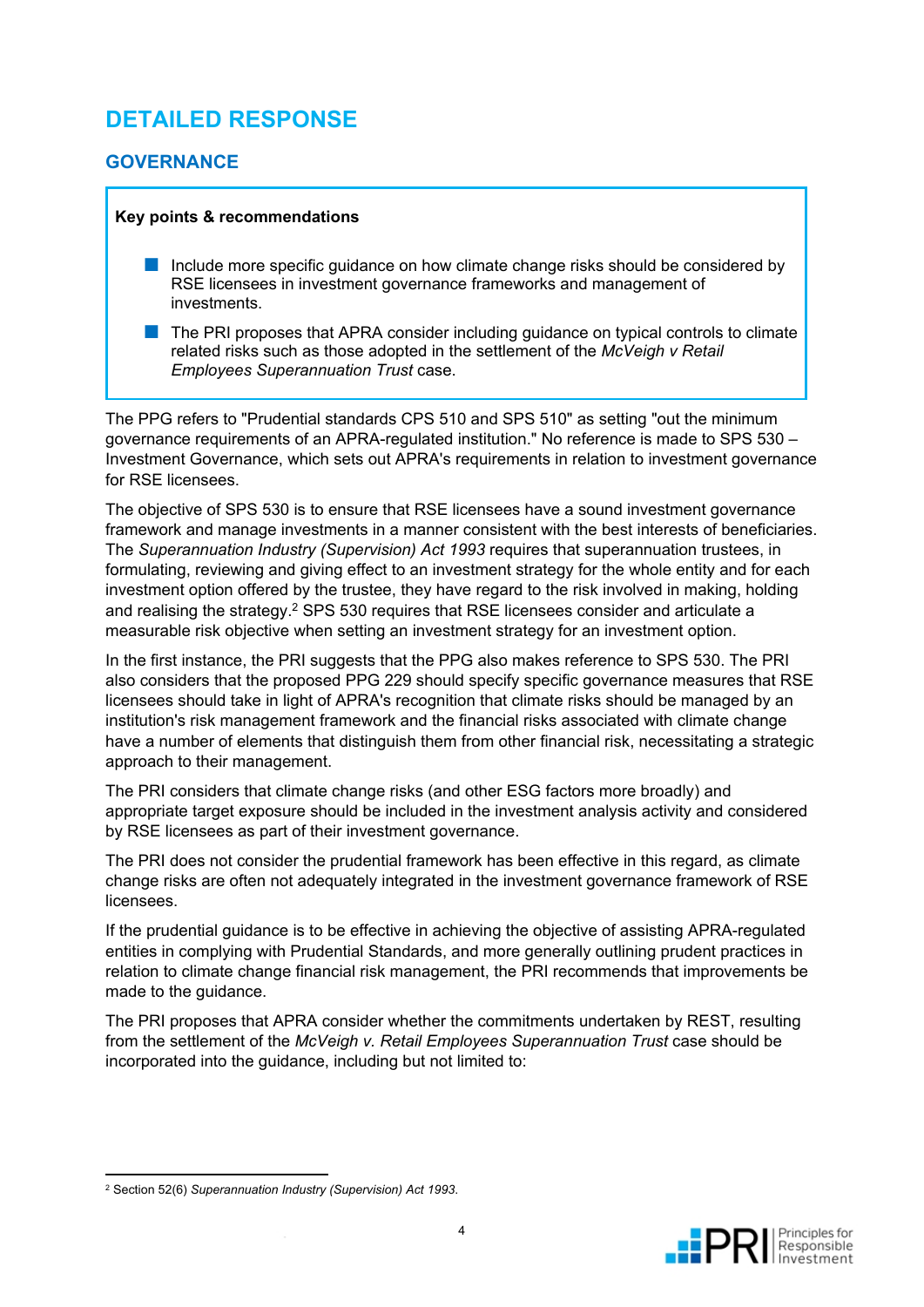**RSE licensees should enhance their consideration of climate change risks when setting** their investment strategy and asset allocation positions, including by undertaking scenario analysis in respect of at least two climate change scenarios;

RSE licensees should actively consider all climate change related shareholder resolutions of investee companies and otherwise continue to engage with investee companies and industry associations to promote business plans and government policies to be effective and reflect the climate goals of the Paris Agreement;

- RSE licensees should conduct due diligence and monitoring of investment managers and their approach to climate risk; and
- RSE licensees should seek to require that investment managers and advisers comply with climate change risk management governance akin to that adopted by the trustee.

The proposed improvements would provide greater clarity to RSE licensees that climate change risks (and other ESG factors more broadly) should be integrated in the investment strategy.

### **RISK MANAGEMENT**

#### **Key points & recommendations**

- Provide a clearer and firmer statement of APRA's expectations in relation to identifying climate related risks as material risks within the institution's risk management framework.
- Provide directive guidance on how entities can set portfolio targets that are aligned to Paris Agreement objectives.
- Include less conditional language such as "would," "could" and "may" but rather, set clear expectations as to what APRA expects to see from prudent institutions.

The PRI supports APRA's guidance that prudent institutions would seek to ensure that their arrangements to identify, measure, monitor, manage, and report on their exposure to climate risk are conducted in a manner that is appropriate to the institution's size, business mix and complexity.

The PRI believes that the guidance could be improved by providing a clearer position on APRA's expectations that climate risk (or climate related risks) is identified as a material risk within the institution's risk management framework (in accordance with the relevant obligation to identify any other material risks under the relevant risk management prudential standard).

APRA-regulated entities would also benefit from more directive guidance on how to set portfolio targets that are aligned to the Paris Agreement objectives. The PPG recognises that prudent APRA-regulated entities would use metrics and data to monitor risks and establish and implement plans to mitigate these risks and manage exposures, however, it does not provide any guidance to regulated entities on "how" this should be done. No specific reference to the setting of portfolio targets in the context of risk management and governance is made in the PPG.

The PRI also recommends that the guidance is revised to include less conditional language such as "would," "could" and "may" but rather, set clear expectations as to what APRA expects to see from prudent institutions.

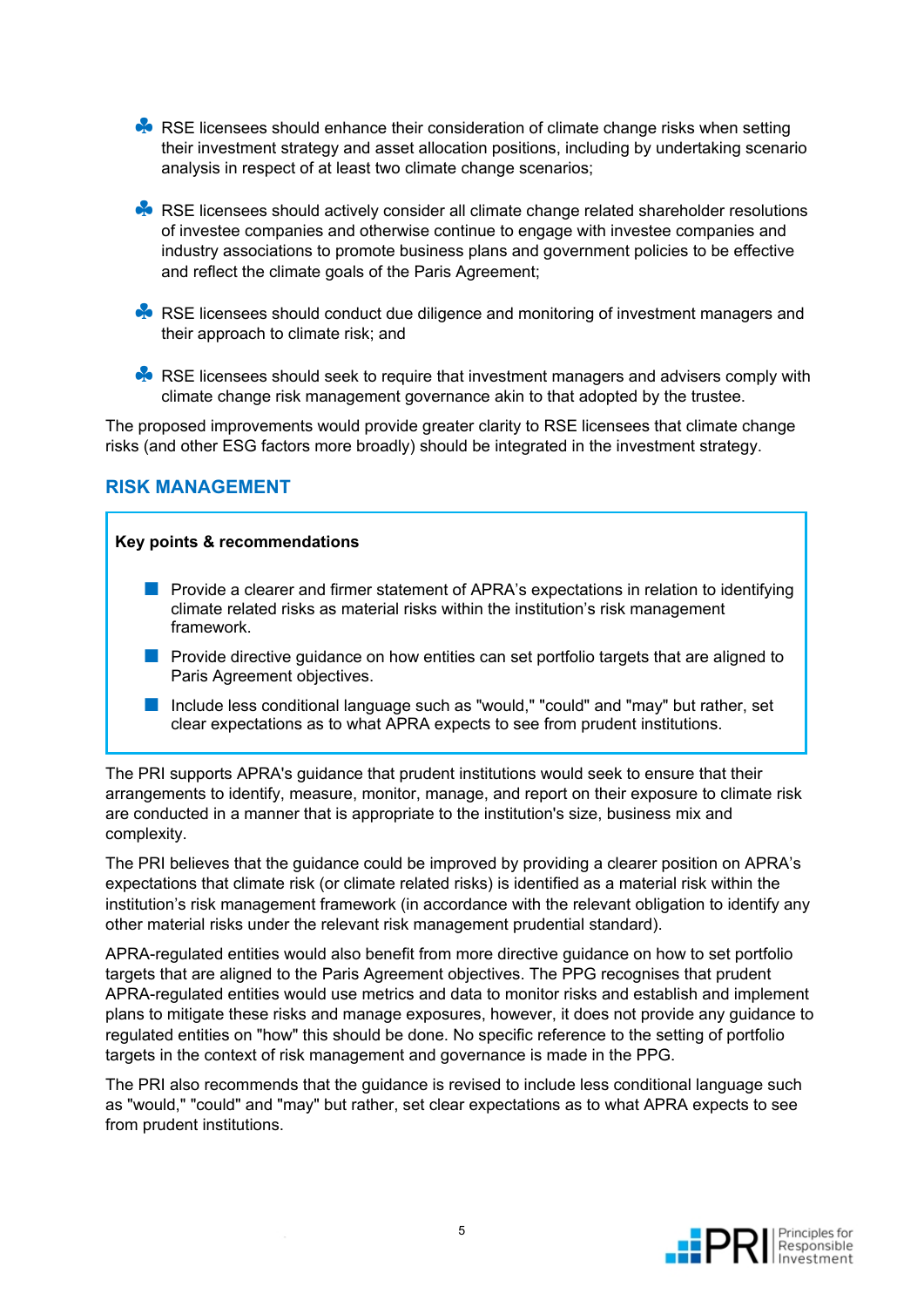### **SCENARIO ANALYSIS**

#### **Key points & recommendations**

- Include further guidance and specific parameters around how scenario analysis should be conducted and disclosed.
- Include guidance on the use of alternative scenario testing models such as the Forecast Policy Scenarios.
- Make a clearer connection between scenario analysis expectations and existing investment strategy stress testing obligations for RSE Licensees under SPS530.

The PRI supports APRA's position that "it is prudent for institutions to develop capabilities in climate risk scenario analysis and stress testing, or to have access to external scenario analysis and stress testing capabilities to inform their risk identification in both the short and long term." The PRI also supports APRA's current undertaking of climate vulnerability assessments involving Australia's largest banks and sharing its findings to the wider industry.

The PRI understands that it is appropriate to ensure that some degree of flexibility is permitted to cater for the diverse institutions the PPG is designed to assist. However, as recognised by ASIC's recent surveillance exercise to examine climate-change-related disclosure and governance practices of a cohort of large, listed companies, "there is limited consistency in the adoption, application and disclosure of specific scenarios and underlying assumptions."<sup>3</sup>

Climate Action 100+ found the same in evaluating corporate ambition and action of the world's largest greenhouse gas emitters and other companies with significant opportunity to drive the net zero transition: "Almost three quarters (72% of the total) of companies assessed commit to align their disclosures with the Task Force for Climate-related Financial Disclosures (TCFD) recommendations and/or support the recommendations. However, only 10% use climatescenario planning that includes the 1.5-degrees Celsius scenario and encompasses the entire company."<sup>4</sup>

The FSB recently submitted a roadmap for addressing climate-related financial risk to the G20, which provides a basis for coordinating international efforts in the coming years. Its key areas of focus include data and vulnerability analysis. The roadmap recognises that "[c]hallenges currently exist concerning the availability of granular and comparable data and the development of metrics that adequately translate climate outcomes into financial impacts," reflecting to some extent a general lack of underlying data.<sup>5</sup> Data and scenario analysis are closely intertwined. The FSB Roadmap suggests that the "development of a framework for monitoring vulnerabilities would bring together work on metrics and indicators of climate risk," and "[g]iven the importance of a long-term, forward-looking perspective, further deepening scenario analysis, making use of [Network for Greening the Financial System] NGFS scenarios, will be important.<sup>6</sup>

A more detailed description of the expectations for scenario analysis will assist entities to engage in more robust scenario analysis and in turn achieve greater confidence in the results that will enable



<sup>3</sup> https://asic.gov.au/about-asic/corporate-publications/newsletters/asic-corporate-finance-update/corporate-finance-update-issue-4/#climate-change-related-disclosure

<sup>4</sup> https://www.climateaction100.org/news/climate-action-100-issues-its-first-ever-net-zero-company-benchmark-of-the-worldslargest-corporate-emitters/

<sup>5</sup> https://www.fsb.org/wp-content/uploads/P070721-2.pdf

<sup>6</sup> https://www.fsb.org/wp-content/uploads/P070721-2.pdf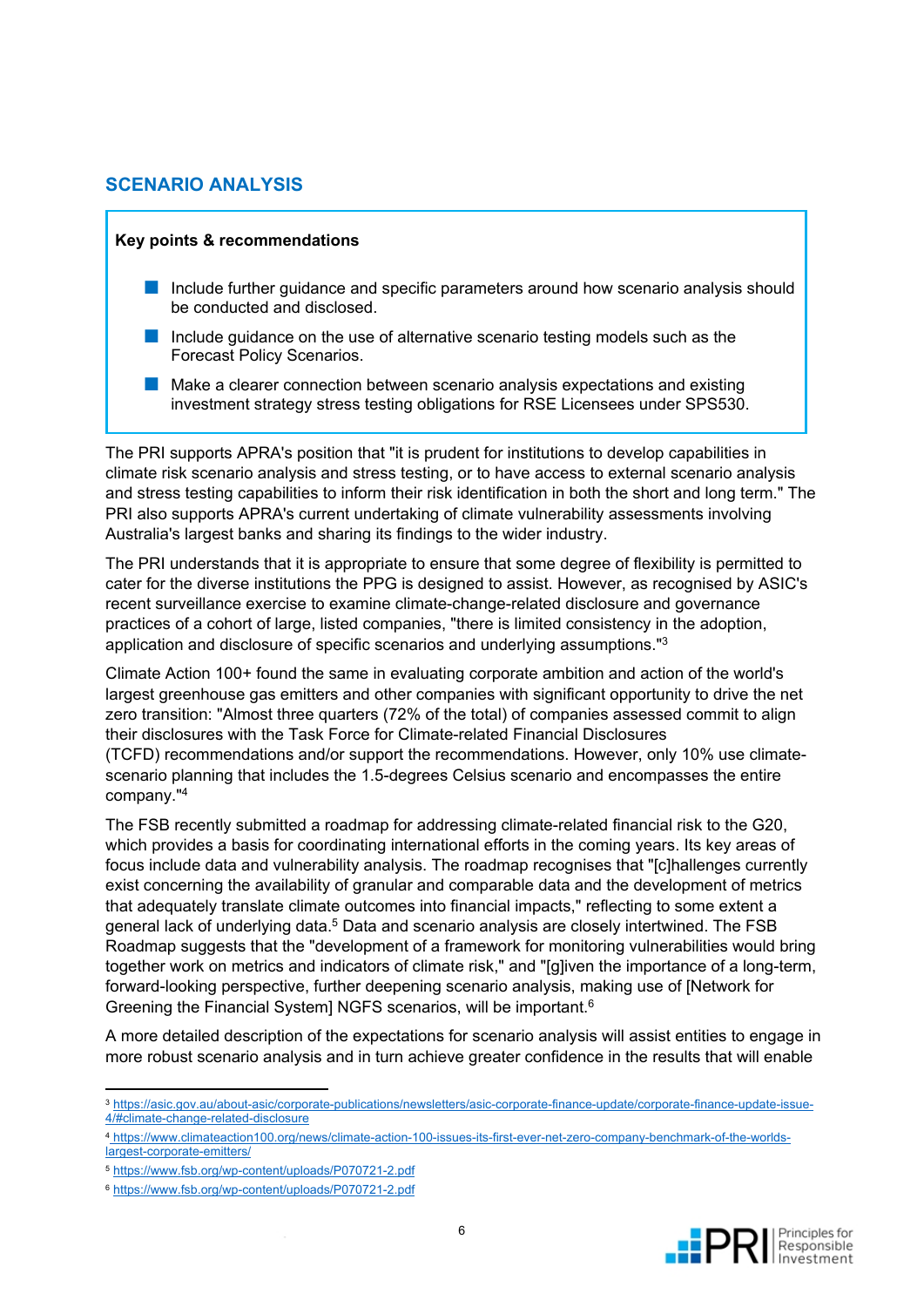comparison with peers and progress over time. It will equally assist regulators to carry out and monitor climate vulnerability assessments over time.

The PRI considers that APRA-regulated entities will benefit from further guidance and specific parameters around how scenario analysis should be conducted and disclosed.

At a minimum, the PRI suggests that:

- Rather than state that key considerations when building scenarios include future rise scenarios, including a global average temperature rising by 2°C or less, the guidance must make clear that APRA expects that prudent entities must at minimum conduct scenario analysis that is aligned to the Paris Agreement 1.5°C scenario. Australia is a party to the Paris Agreement which aims to strengthen the response to climate change risks by pursuing efforts to limit temperature increase to 1.5°C (not 2°C of less).
- Rather than proposing key-considerations scenarios "could" include, the guidance may be more useful if it proposes the key scenarios that "should" be included by APRA regulated entities.
- Rather than proposing that a "prudent institution would maintain appropriate documentation of the process and results of its climate risk scenario analysis and stress testing," propose that APRA-regulated entities "should" document not only the process and results, but also the input assumptions utilised and any variance to standard sets of assumptions.
- Rather than suggest that the results of scenario analysis would be communicated to the board and senior management only where material, propose that APRA-regulated entities "should" communicate "any" results of any scenario analysis to the board and senior management. The most recent Memorandum of Opinion authored by Noel C Hutley and JE Mack titled "Superannuation Trustee Duties and Climate Change" noted that "it is the board of a superannuation trustee that is required to take the steps to understand and manage the risk" and "[i]n order to act prudently and in the best interests of members, it is the board who must have in place processes that enable it to understand and manage the financial risk posed by climate change."<sup>7</sup> Disclosing results only where they are material does not provide adequate transparency to boards to allow them to understand and manage the risks posed by climate change.
- Rather than suggest that the scenario analysis be "used to inform business planning and strategy setting" suggest that the impact on current business planning and strategy as a result of the scenario analysis should be reported and actions taken as a result of material impacts documented and agreed by the board.

The PRI's Inevitable Policy Response (IPR), a pioneering programme which aims to prepare financial markets for climate-related policy risks includes the Forecast Policy Scenario (FPS), models the impact of the forecasted policies on the real economy up to 2050, tracing detailed effects on all emitting sectors, including changes to energy demand (oil, gas, coal), transport, food prices, crop yields, and rates of deforestation. $8$  Later in the year, the programme will publish detailed modelling of the implications of the IPR FPS for key asset classes.

APRA-regulated entities should be encouraged to also consider such alternative scenario analysis models, especially when testing the resilience of investment strategies under different economic

<sup>8</sup> https://www.unpri.org/inevitable-policy-response/forecast-policy-scenario-macroeconomic-results/4879.article



<sup>7</sup> https://equitygenerationlawyers.com/wp/wp-content/uploads/2021/04/Hutley-SC-Mack-Superannuation-Trustee-Duties-and-Climate-Change-Memo-2021.pdf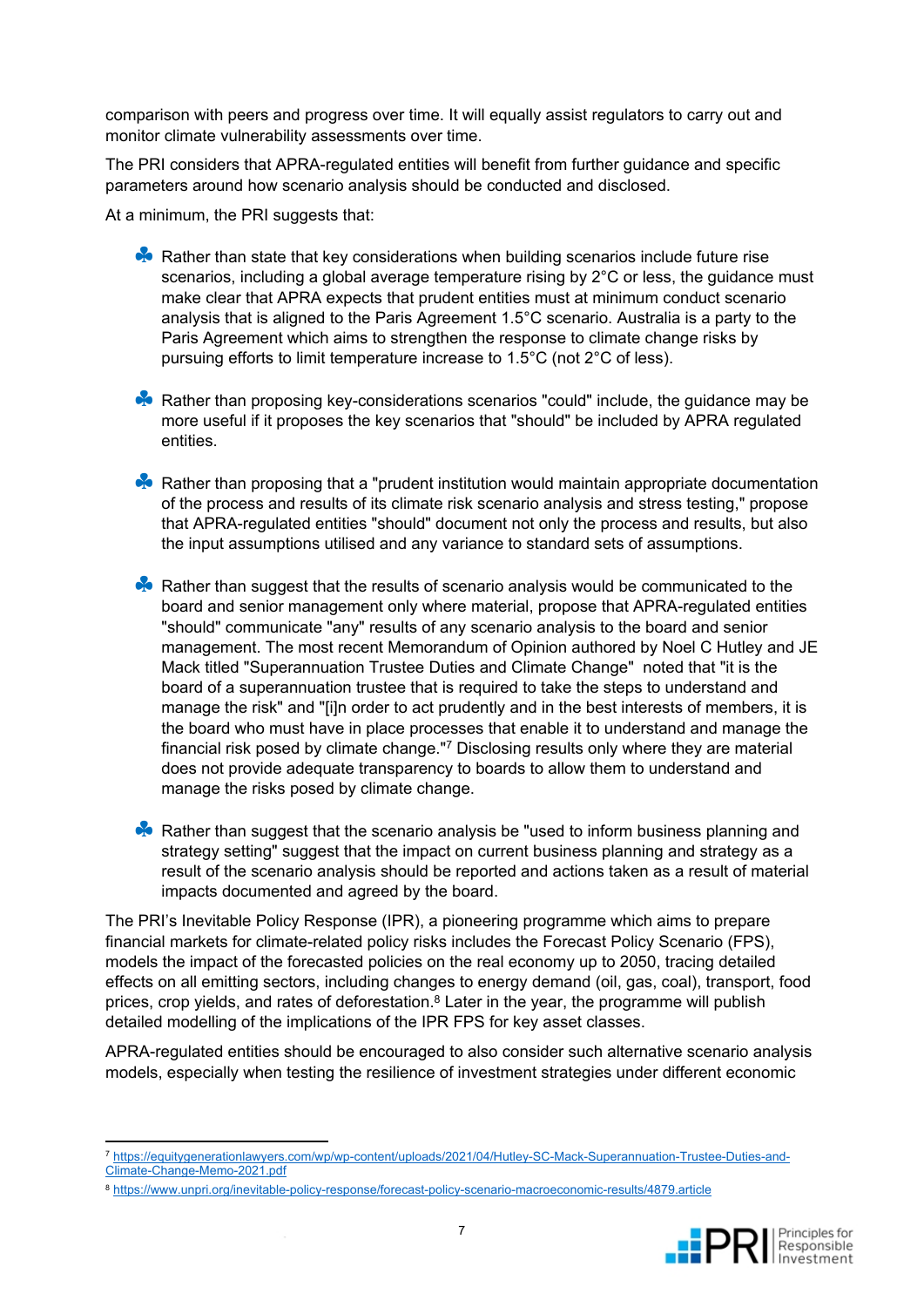and climate assumptions because financial markets have not adequately priced-in the likely nearterm policy response to climate change.

### **DISCLOSURE**

…

### **Key points & recommendations**

- $\blacksquare$  The PRI considers that setting clear, mandatory requirements will help to align regulation with industry expectations and global standards, and reduce existing burdens by reducing and streamlining decision-making by making it apparent what needs to be done.
- Include specific quidance and set clear expectations related to disclosure, rather than at a high level stating that a prudent institution would look to continually evolve its own disclosure practices.
- Provide a suggested mechanism for transition to mandatory disclosure requirements.
- Consider providing quidance in relation to expectations of phasing in standard mandatory disclosure in relation to climate related risk exposures and management.

The PRI supports standardised, mandatory disclosure of material climate and ESG information, which helps its signatories to fulfil their fiduciary obligation to fully consider material information and make informed investment decisions for long-term value creation.

The draft PPG takes a significant step towards assisting APRA-regulated entities in understanding and raising awareness about the financial nature of climate-related risks. As recognised in the PPG it is strongly aligned with global trends (i.e., the consideration that the TCFD framework is a sound basis for producing information and recognition that the demand for reliable and timely climate risk disclosure will increase over time and institutions with international activities need to be prepared to comply with mandatory climate risk disclosures in other jurisdictions).

APRA recognises that the "disclosure of decision-useful, forward-looking climate risk information allows interested stakeholders to assess an institution's resilience to climate risks." Rather than recognising the risks associated with non-disclosure, however, the PPG simply states:

Beyond any statutory or regulatory requirements, a prudent institution would likely consider whether additional, voluntary disclosures could be beneficial to the institution by enhancing transparency and giving confidence to the wider market in the institution's approach to measuring and managing climate risks.

APRA considers that a prudent institution would continually look to evolve its own disclosure practices, and to regularly review disclosures for comprehensiveness, relevance and clarity, to ensure it is well-prepared to respond to evolving expectations in relation to climate-related disclosures.

The risk of litigation and damages for failing to meet the necessary standard of care in failing to adequately disclose exposure to climate-related risks and how an entity manages those risks was recently demonstrated where a member of the *Retail Employees Superannuation Trust* (Rest) filed suit against the trustee. The case highlighted the need to manage ESG risks and the necessity for transparent disclosure. In 2018, member McVeigh filed suit against Rest, first alleging breaches of the *Corporations Act 2001* for failure to provide information related to climate change business risks and later amended his suit to

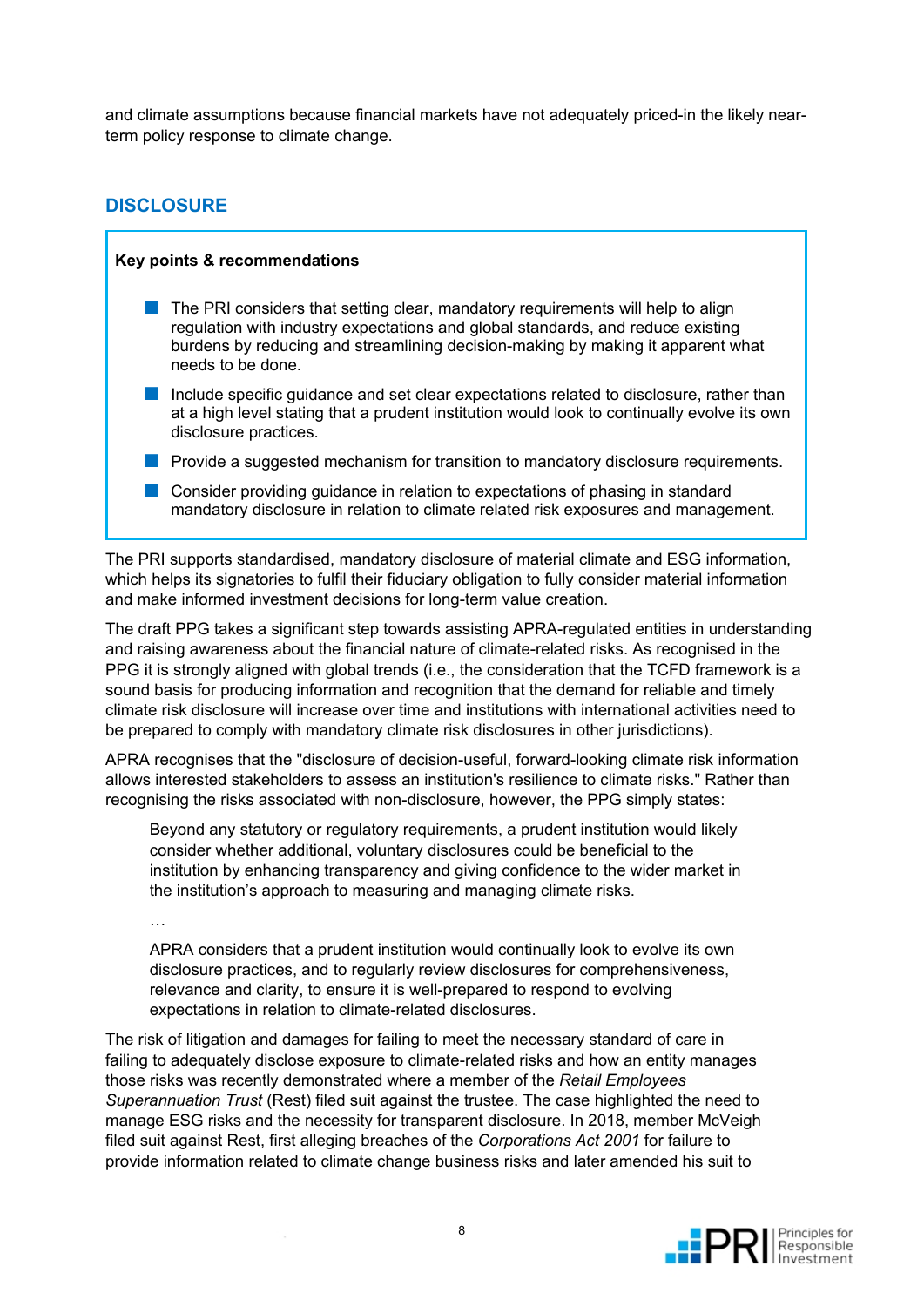allege the fund's trustee failed to act with the requisite car, skill and diligence and failed to act in his best interests by not properly considering climate change risk.

The parties agreed to settle the litigation with Rest agreeing that its "policy requires that the anage ent of cli ate change risks also involves the disclosure to e bers of those risks as well as the syste s policies and procedures aintained by the trustee to address those risks."<sup>9</sup>

In 2016 Noel Hutley SC and Sebastian Hartford Davis published a Me orandu of Opinion titled "Cli ate Change and Directors Duties" opining a ong other things that "whether or not [directors] decide to act directors who perceive that cli ate change does present risks to their business should also consider the adequacy of the disclosure of those risks within the co pany s reporting fra ework."  $^{\circ}$ 

In addition to referring to the require ents of the ASX Listing Rules the e orandu also points out that it is "worth bearing in ind that annual reports constitute and contain representations which will often beco e the focus of allegations of isleading and deceptive conduct in co pany litigation " and it "is well established that non disclosure of aterial infor ation can depending on the circu stances constitute

isleading and deceptive conduct." The e orandu notes that "significant variation" has been observed in the approach of Australian co panies to the disclosure of cli ate change and other sustainability risks within annual reports.

In 2019 the authors published a supple entary opinion that noted "develop ents in the state of scientific knowledge" since the earlier e orandu and opined that these develop ents elevated the standard of care expected of a reasonable director "Co pany directors who consider cli ate change risks actively disclose the properly and respond appropriately will reduce exposure to liability. But as ti e passes the bench ark is rising."

ASIC recently undertook a surveillance exercise on the TCFD reco endations and observed that while the quantity of cli ate related disclosure has increased aterially the quality still varies significantly; there is li ited consistency in the adoption application and disclosure of specific scenarios and underlying assu ptions; and "greenwashing" was prevalent in so e disclosures reviewed. <sup>2</sup>

In its March 2020 report Prospering in a low-emissions world: An updated climate policy toolkit For Australia, the Climate Change Authority considered prudential regulation of climate-related risk and recommended that a joint taskforce of the Council of Financial Regulators, together with the major accounting bodies, examine the phasing-in and mandatory reporting of climate-related risks and mainstream climate-related disclosures in companies' audited financial statements.<sup>13</sup>

Considering the above, the PRI recommends that APRA more clearly describe its expectations for disclosure and over time, through phased compliance periods, a step-by step approach to

<sup>13</sup> See section 15.2.3: https://www.climatechangeauthority.gov.au/sites/default/files/2020-09/Prospering%20in%20a%20lowemissions%20world.pdf



<sup>&</sup>lt;sup>9</sup> Media Release, Statement from Rest (2 November 2020) https://equitygenerationlawyers.com/wp/wpcontent/uploads/2020/11/Statement-from-Rest-2-November-2020.pdf

<sup>10</sup> https://cpd.org.au/wp-content/uploads/2016/10/Legal-Opinion-on-Climate-Change-and-Directors-Duties.pdf

<sup>11</sup> https://cpd.org.au/wp-content/uploads/2019/03/Noel-Hutley-SC-and-Sebastian-Hartford-Davis-Opinion-2019-and-2016 pdf.pdf

<sup>12</sup> https://asic.gov.au/about-asic/corporate-publications/newsletters/asic-corporate-finance-update/corporate-finance-update-issue-4/#climate-change-related-disclosure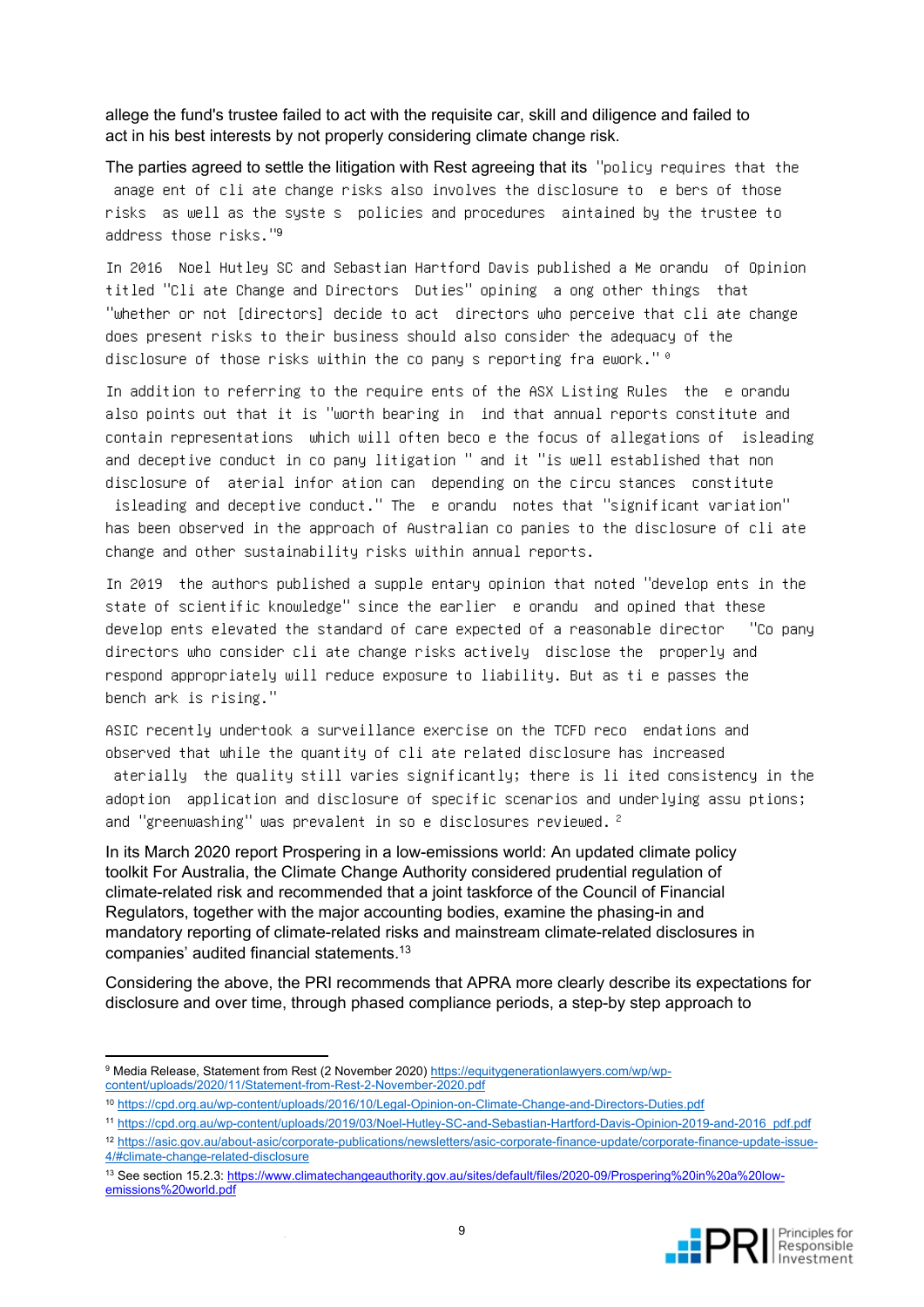increasing the quality of disclosures. APRA should similarly establish a review process to consider improvements to disclosures.

The CDP, the Investor Agenda and the PRI through a joint initiative recently published *Confusion to Clarity: A Plan for Mandatory TCFD-Aligned Disclosure in Australia* (the Paper).<sup>14</sup> The Paper recognises that "[g]iven the urgency of the climate threat and need for transparency, consistency, and comparability of disclosures for informed and efficient asset allocation, and an orderly transition to net zero emissions, a voluntary approach to climaterelated financial disclosure has proven to be insufficient. Rather investors report that the current voluntary regime has resulted in lacking quality and consistency of company disclosure, which leads to under-pricing of climate risks in the market.<sup>15</sup> "Effective disclosure is critical to managing the systemic financial risks associated with climate change," and "setting clear, mandatory requirements will help align regulation with industry expectations and global standards."<sup>16</sup> The Paper proposes that APRA take the immediate step to "establish[] via its climate change financial risk [] PPG a clear expectation that regulated entities publicly disclose material climate risk according to the TCFD recommendations and additional regulatory guidance."<sup>17</sup>

The PRI considers that setting clear, mandatory requirements will help to align regulation with industry expectations and global standards, and reduce existing burdens by reducing and streamlining decision-making by make it apparent what needs to be done**.**

The PRI understands that Australian regulators are closely following the progress of the International Financial Reporting Standards Foundation, which is establishing a Sustainability Standards Board that will focus first on developing a climate disclosure standard.18 The proposed IFRS standard, built on the TCFD recommendations and supported by IOSCO, would provide a consistent standard for inclusion of relevant material climate related financial risk in financial statements, which would be subject to assurance requirements. This global standard is expected to increase the breadth of jurisdictions mandating disclosures. The PRI supports this monitoring and recommends that APRA monitor and update its guidance in line with any international developments and international standard setting.

The PRI, however, does not recommend that APRA delay progress towards a mandatory disclosure regime aligned to the TCFD. As recognised by the FSB, taking disclosure initiatives, while work towards a global baseline corporate reporting standard progresses, is "an important step forward on the path towards a global baseline standard that is interoperable with jurisdiction-specific requirements in order to achieve comparability in disclosures."<sup>19</sup> The PRI recommends that APRA consider the proposal contained in the Paper – *Confusion to Clarity: A Plan for Mandatory TCFD-Aligned Disclosure in Australia*  and begin work on implementing a mandatory disclosure regime, including amending the PPG to include a clear expectation that prudent entities make public TCFD aligned disclosure on climate related risks.

In 2018, the PRI introduced TCFD-aligned indicators to its reporting framework, including reporting on four indicators of climate risks: governance, strategy, risk management, and metrics and targets. Reporting against the governance and strategy indicators became mandatory from 2020 for PRI investor signatories (but still voluntary to disclose in this first year). From 2021, it will be



<sup>14</sup> https://igcc.org.au/wp-content/uploads/2021/06/ConfusiontoClarity APlanforMandatoryTCFDalignedDisclosureinAus.pdf

<sup>15</sup> https://igcc.org.au/wp-content/uploads/2021/06/FINAL-Mandatory-financial-disclosure-press-release.pdf

<sup>16</sup> https://igcc.org.au/wp-content/uploads/2021/06/ConfusiontoClarity\_APlanforMandatoryTCFDalignedDisclosureinAus.pdf

<sup>17</sup> https://igcc.org.au/wp-content/uploads/2021/06/FINAL-Mandatory-financial-disclosure-press-release.pdf

<sup>18</sup> https://www.ifrs.org/projects/work-plan/sustainability-reporting/#about

<sup>19</sup> https://www.fsb.org/wp-content/uploads/P070721-2.pdf